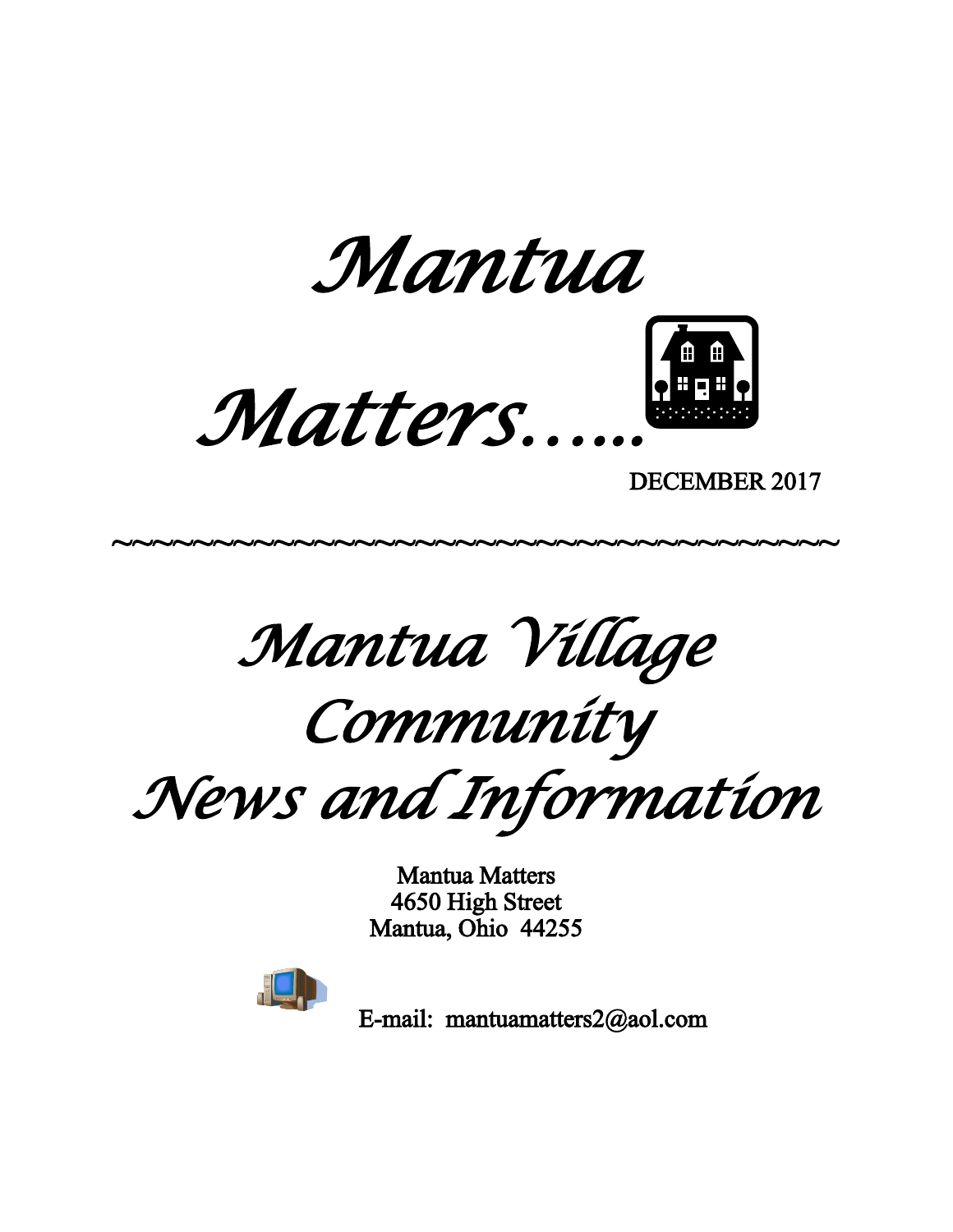

GREETINGS!

 Time passes by and things change…but Mantua Matters is back and here's hoping everyone will be pleased with it.

 This issue covers December, January and February, plus a few items from while it was on hold. Please read and enjoy!

~~~~~~~~~~~~~~~~~~~~~~~~~~~~~~~~~~~~~~~~~~~~~~~



 NUMBERS TO KNOW… EMERGENCY…911 Police…330-274-2251 Fire…330-274-3535 Village Hall…330-274-8776 Mayor's Office…330-274-8776 Ext. 155 Service Department…330-274-8776 Ext. 156 Water/Sewer Billing…330-274-8776 Ext. 156 Park Lodge Rental…330-274-8776 Ext. 150 Income Tax…330-274-8776 Ext. 151 Spectrum Cable…1-877-570-6291 Mantua Township, Jodi Thompson 330-274-8443 Shalersville Township, Jill Corbett 330-274-3655 Zoning…330-274-8776 Mantua Matters…330-872-5496 Trash & Recycling, Kimble Companies…1-800-201-0005



From the Mayor…

Mayor's Corner

Dedicating this issue to Diana Hura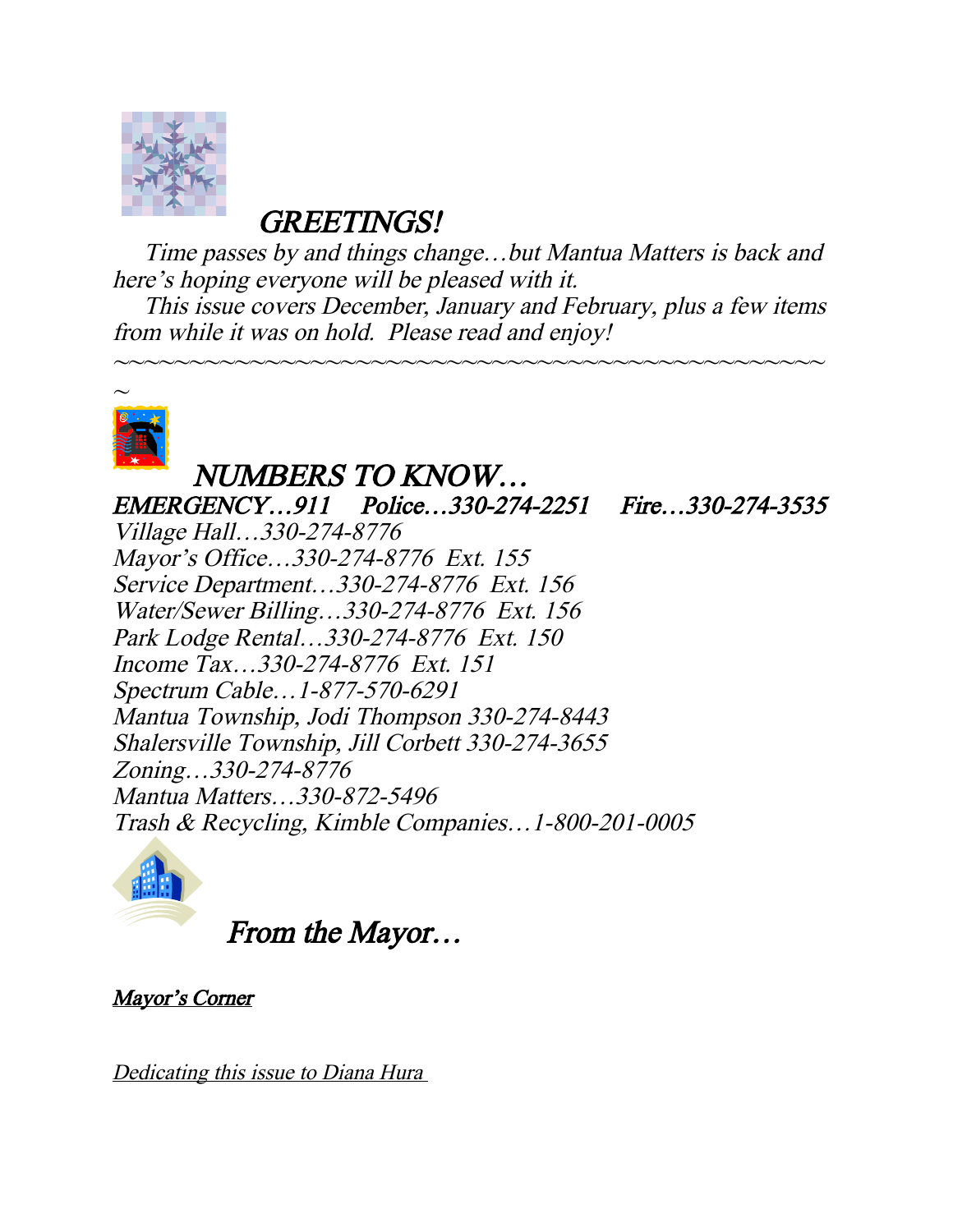Diane was a lifelong resident of Mantua. She married Martin Hura in June of 1967. They have two daughters. Diane was always involved in the happenings in the Village so she was the right person to be at the start of our paper. She was made editor and the rest is history. She always did an excellent job with the paper and always included helpful tips and funny quips. Diane passed away February 12, 2017 after a long illness. She is sadly missed by all who knew her and will not be forgotten by any of us.

#### Introducing our new Editor

I would like to take a moment to introduce you to the new Editor of Mantua Matters, Andrea Urso. I have known Andrea for several years. Andrea is the wife of our new incoming Police Chief Joseph Urso. Andrea is employed by Windham Exempted Village Schools at a School Counselor. She and Joe have two sons both in college. They have been married 20 years. Andrea and Joe enjoy camping and biking.

Any articles you would like to put in the quarterly paper send to [mantuamatters2@aol.com](mailto:mantuamatters2@aol.com)

#### Chief Harry Buchert is retiring on December 15, 2017

Chief Harry Buchert is a lifelong resident of the Village of Mantua, the son of Gerald and Joan Buchert. Harry followed is his father's footsteps in becoming a Police Officer. Being hired by the Village of Mantua on June 20, 1977 as an auxiliary officer, on October 17, 1977 he was promoted to patrolman II, then on June 09, 1978 to patrolman I, sergeant on May 14, 1985. He went on the become Chief after his father's passing on June 14, 1986. Harry has three sons and a stepdaughter. He enjoys traveling with friends.

Chief Harry Buchert has spent his whole life doing what is in the best interest of our Village. He is always helpful to any and all residents going the extra mile for them, even has chased them down on foot up Main Street when they were speeding and he got his man.

Chief Buchert has always supported his Mayor and Council by sharing the knowledge he has gained through the years of experience that he has. He has a firm but fair hand in working with his officers. You will always know where he stands on issues.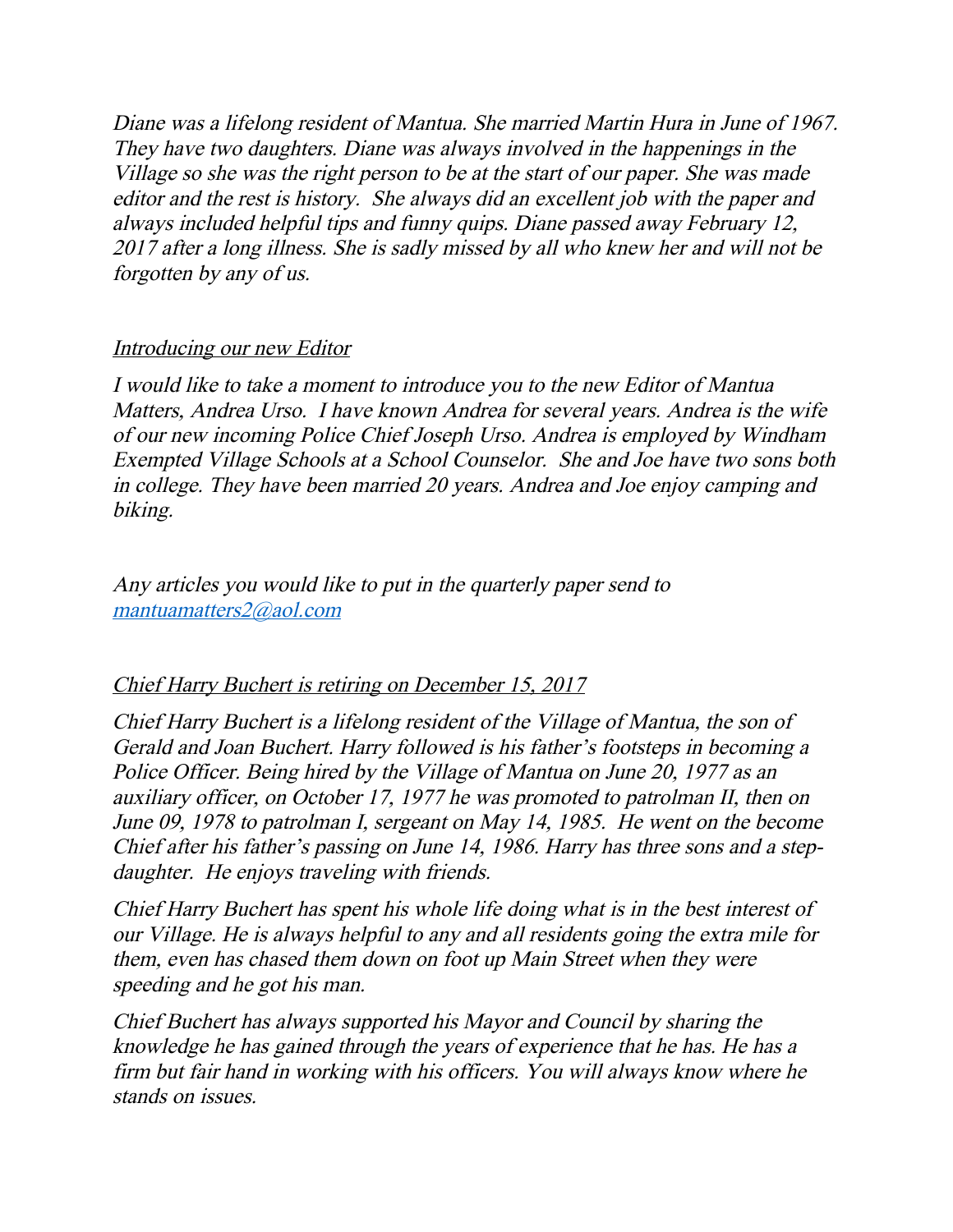#### Introducing our new Chief of Police

I would like to introduce you to Joseph Urso. Joe has been with our Police department since June 26, 2012. He has worked his way up from an auxiliary officer, to SRO (School Resource Officer) at Crestwood Schools in October 2012 as well as being hired as a part time officer to the Village on December 18, 2012. Joe has also been a partner in the K9 unit as an Officer for the Village and SRO Officer at Crestwood Schools with Diablo. Sadly we lost Diablo to cancer this past spring. Joe served as interim Chief in 2015 when Chief Buchert was on medical leave. He was sworn in as a Sergeant June 20, 2016.

Joe and his wife Andrea have two sons, both in college. Joe and Andrea enjoy camping, biking and being involved in community projects.

Joe was sworn in on November 21<sup>st</sup> and takes his place as Chief of Police for the Village of Mantua and starts on December 17, 2017.

Please show Chief Urso the support that you have shown Chief Buchert.

# Council Meetings are the third Tuesday at 7:00 each month at the Administration Building

# START TALKING PORTAGE!

Meets on the (4) FOURTH Tuesday of each month at Christ Lutheran Church, 10827 Main Street., Mantua, Ohio at 6 p.m.

We have recently been able to add two (2) new NA (narcotics anonymous) meeting in Portage County are held at:

Christ Episcopal Church, 118 South Mantua Street, Kent, Ohio, THIS IS A TUESDAY MEETING AT 7:30 P.M. EVERY WEEK

Mantua Center Christian Church , 4118 S. R. 82 Mantua Ohio,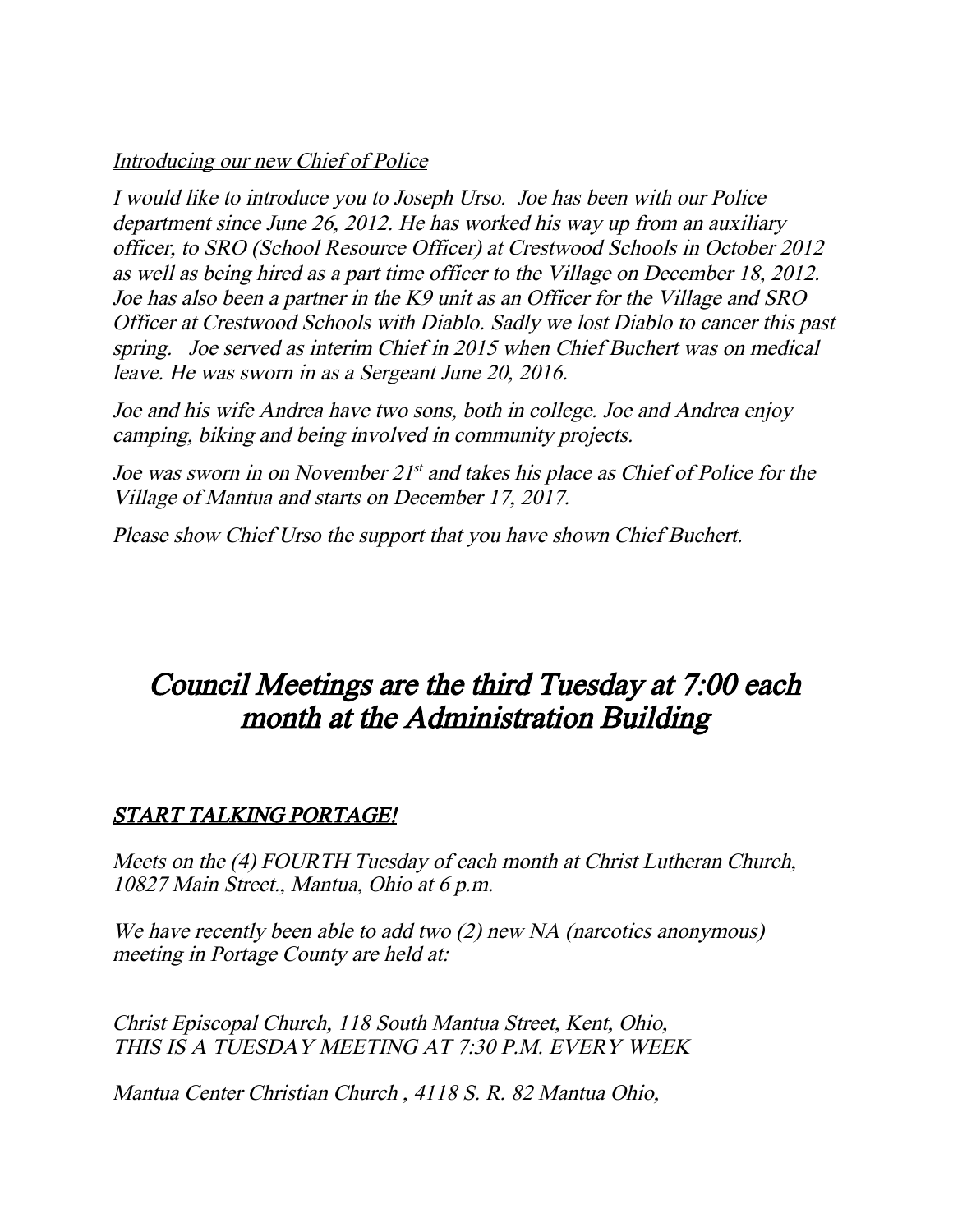#### THIS MEETING IS A SATURDAY MEETING AT 7:30 P.M. EVERY WEEK

#### Mayor Linda Clark





# From the Village Administrator…

The Mayor, Council and I want to thank our residents and property owners again for supporting the "Road Tax Levy". While it generates about \$75K a year, in the scheme of things that is not a lot. But, we have tried successfully to spend it wisely.

Here is what we have accomplished so far;

Paving High Street from corporation limits on each side of town We are still in the process of completing the water line on the east end, but the paving funds cannot be used for the water line. This project is being done through grants funds, loan and Road tax funds for the match. Oak Street from High to Franklin, has been ground and paved with storm sewer repairs be made.

Ambler Lane has had several large sections repaired with grinding and paving.

Second Street from Franklin to Prospect has been ground and paved with drainage repairs.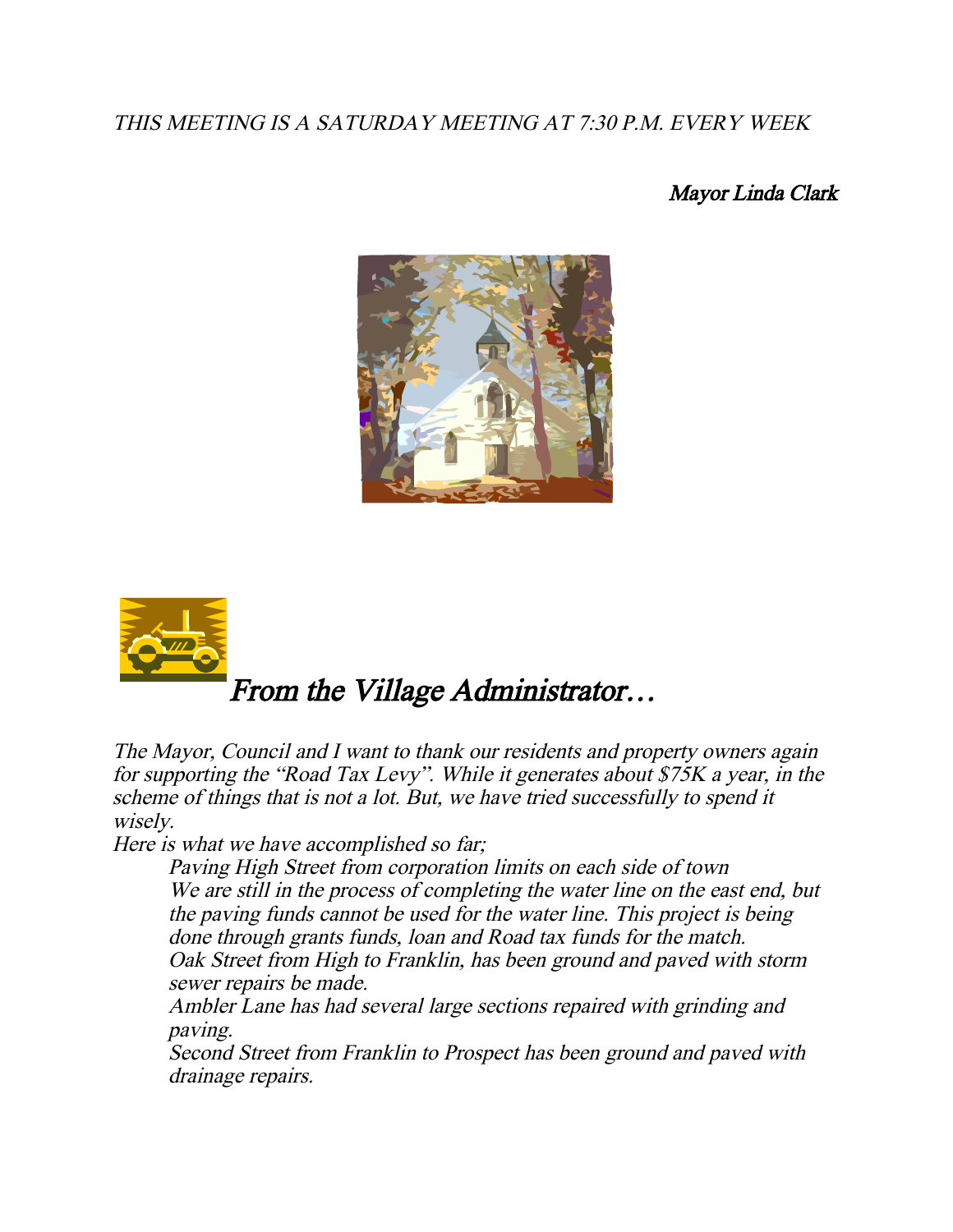Woodford Streets has been ground and paved with drainage repairs being made.

Elm Street from High to Prospect has been ground and paved. Herald Street from High to Prospect has been ground and paved. Glenwood Drive has had grinding and paving done to 2/3 of the street, along with some drainage repairs being done.

Grand Elm has been ground and paved.

Mill Street has been ground and paved.

We have received grant/loan local match for West Prospect Street. It will start at High and hopefully get us to Elm. This will be grinding and paving and replacing/ or repairing storm sewer drainage. This project won't start until July 2018.

We will also be picking which secondary streets we can do next year, picking the worst of the worst.

We realize that this is slow going, but as you can see we are making headway to get to every street. Again, thank you for your support.

#### **Trails**

As I'm sure you can see, the Mills Street connector to the Headwaters Trail is complete. We were able to do this project with a grant from ODNR Recreational trail grant for a total of approximately \$141K with the DMRC donating the local match of \$26350.00 to the project. Thanks DMRC group!

Our next trail project is the Buchert Park Trail that runs along the north side of the Cuyahoga River. We applied for a Nature Works Grant for \$32,644. 00. The DMRC donated the local match of approximately \$12,338.00, bringing the total project in at around \$40-45K. Thanks DMRC group!

Bruce Rininger

#### News from the Service Department:

Winter is upon us!! Please remember the rules about removing snow from your residence and parking areas. It is prohibited to remove snow from your parking areas and driveways into the Village streets or across Village streets. You may need to remind contractors that you hire of this as well. 311.04 PILING OF SNOW IN THE STREETS: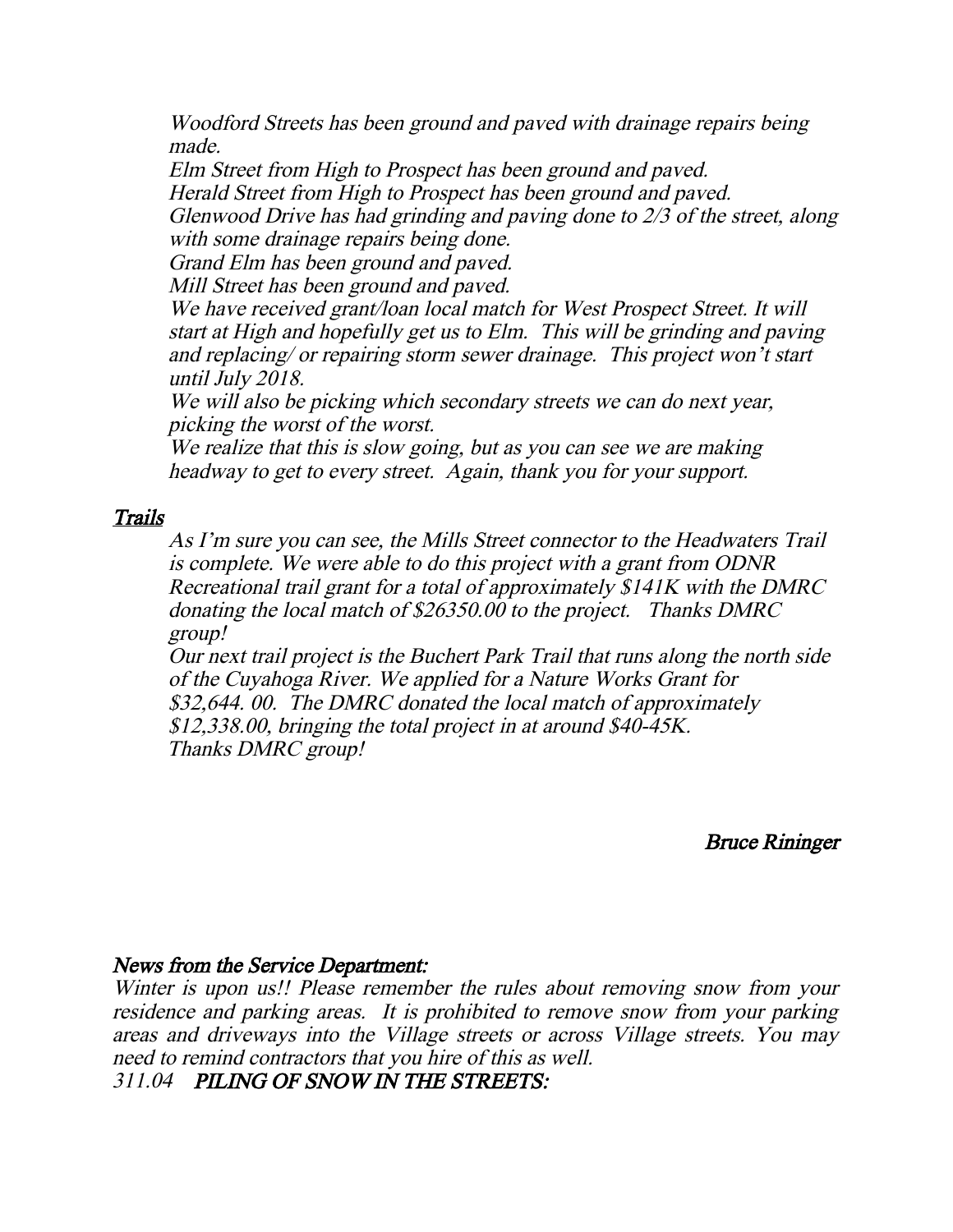(a) During periods of snowfall all person are prohibited from removing snow from private driveways or parking areas onto Village streets.

(b) All persons are further prohibited from piling snow on street corners and tree lawns to heights that would obstruct the view of motorists or pedestrians using the streets.

(c) Exempted from the application of subsection (b) herein would be Village snow remover vehicle operators.

(Ord. 1985-34. Passed 12-9-85.)

(d) Except as otherwise provided in this subsection, whoever violates this section is guilty of a minor misdemeanor. If, within one year of the offense, the offender previously has been convicted of or pleaded guilty to one predicate motor vehicle or traffic offense, whoever violates this section is guilty of a misdemeanor of the fourth degree. If, within one year of the offense, the offender previously has been convicted of two or more predicate motor vehicle or traffic offenses, whoever violates this section is guilty of a misdemeanor of the third degree.

#### Please help us to help you!!

One more note for winter, please take precautions to ensure your pipes don't freeze. One trick during a cold snap is to open your sink cabinets so that heat is getting in to the pipes underneath. If you are still concerned you can leave the faucet dripping very slowly. Running water won't freeze easily. If you have uninsulated pipes in the garage or basement you may want to put a space heater on low during the coldest days and nights.

#### WATER AND SEWER INFORMATION:

As everyone knows our lovely town, and much of its infrastructure, was built almost a century ago. That means when we try to make a minor repair it often expands into something unexpected. The biggest example is when we have to make a water line repair. In order to repair a main line we need to shut the water off at the valves nearest to the repair. Because many of these are extremely old, they don't work like they should. We will try our best to make these repairs as efficiently as possible, but we must work within the limits of our aging system. We would also like to talk about "flushable items", such as flushable wipes, diaper wipes, feminine hygiene products, paper towels, shop rags, etc., that are not truly flushable and do not breakdown, which tend to cause blockages in sewer mains. They also plug pumps at lift stations and at the waste water treatment plant. As a small Village, we are lucky to have access to ample amounts of clean drinking water. Many times we tend to turn a blind eye to the total amount of effort involved when running water has become such an effortless amenity in our lives. We would like to help our residents to understand the necessity of our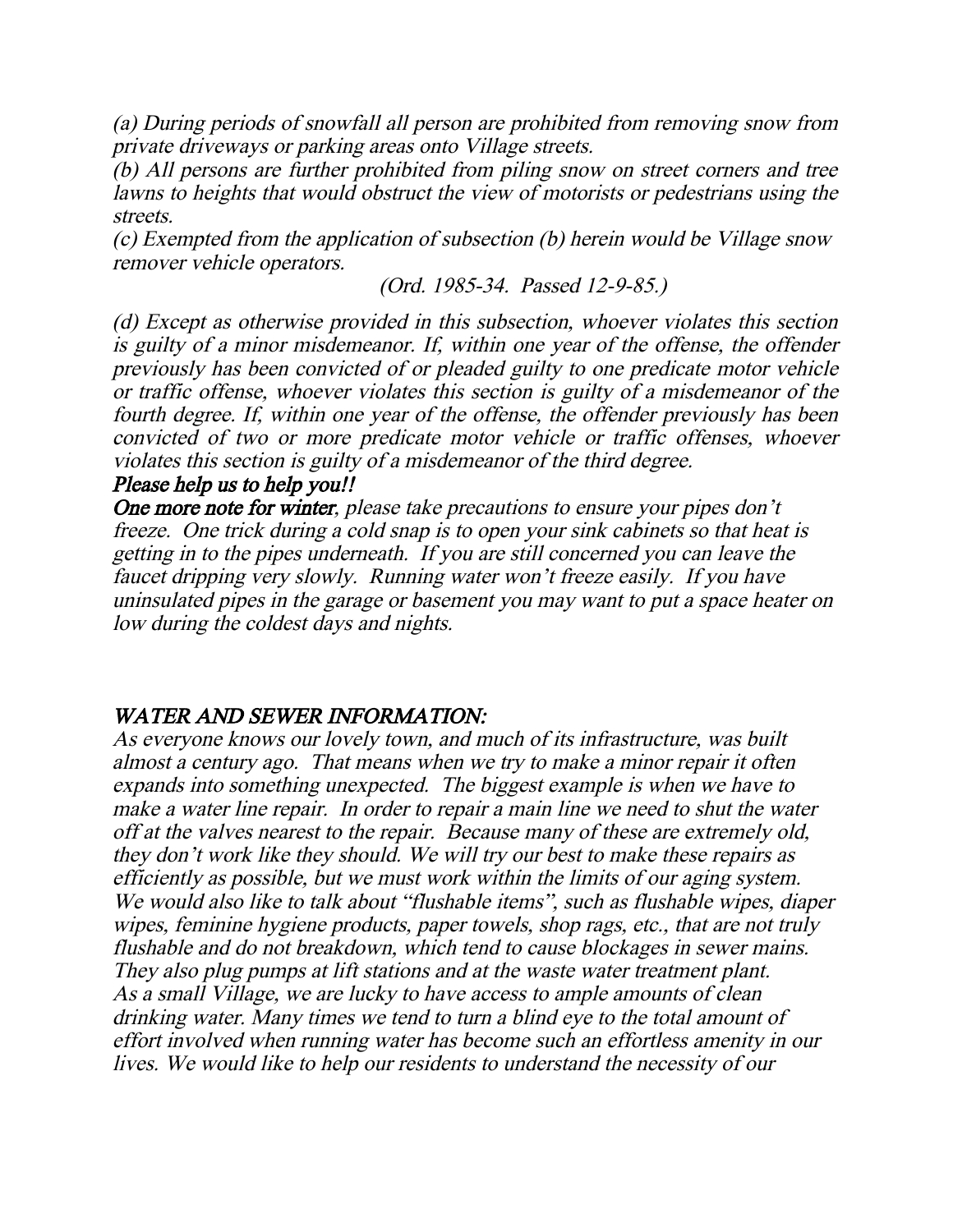current water and sewer rate increase, and to look at the grand scope of how the money is used.

Like many other cities and villages all across the country, the Village of Mantua has an aging underground, water and sewer infrastructure. The majority of our underground pipelines and valves can be dated back to when they were first installed. The importance of replacing these pipes will result in uninterrupted water service due to fewer emergency water breaks, it will maintain our water purity standards, along with, avoiding unwanted sanitation emergencies. With a steady financial ability to replace our aging underground equipment, it means that we are insuring that the future generations will have the same high quality water and sewer accessibility that we enjoy today. Water and sewer breaks are unpredictable, and so we would like to better serve our community by taking a proactive approach to keep our residents safe and with water.

Many of the water  $\&$  sewer cost involved include, and in no particular order include: Water Testing and supplies, Equipment maintenance, Equipment repair/replacement, Water filtration, Wastewater filtration, Sludge Removal, Chemicals for treatment, Utility costs, Infrastructure repair, Engineering Consultation, Water/Wastewater debt, Personnel costs, and Contractual services. The cost of these services and items has gone up with standard inflation and so the need for rate increases ensures the Village has the resources to pay for them. Lastly, the best way to stay up to date as emergency situations arise is to sign up for our emergency alert system. You will be able to choose between text messages, e-mails or voice calls to receive the updates. The easiest way to sign up is to go to the AMG Alerts link on the Village's website www.mantuavillage.com. This will allow you to enter all of your most current information. If you cannot get to a computer, call the Village Hall and we will help you through the process. Our phone number is 330-274-8776 Ext. 150. Sign up is optional, however this is the way the Village can best stay in touch with its residents and businesses.

# Have a Safe and Joyous Holiday Season!

Your Village of Mantua Service Department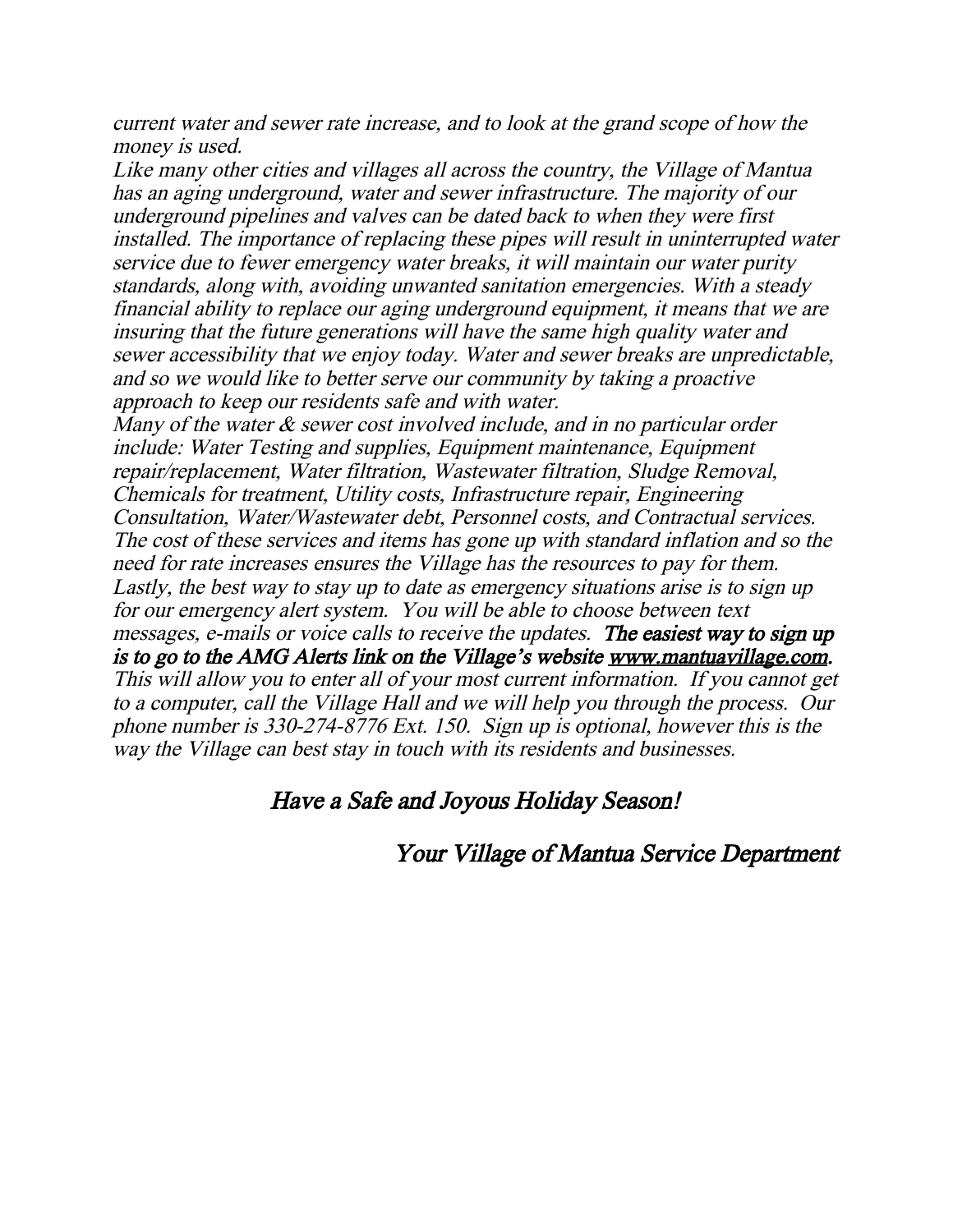

Police Report…

# CAR SAFETY FOR THE WINTER

"Ohio's winters are known for their unpredictability," commented Chief Buchert. "I suggest you take the following precautions in order to stay safe on the road:"

- 1. Pay attention to weather reports
- 2. Keep your gas tank at least half full
- 3. When it's icy, avoid parallel parking, since it's easier to get stuck when you have to turn your wheels.
- 4. Don't stop or start suddenly. Pump your brakes gently to stop. If you start to slide, always steer in the same direction that the rear of your auto is going.
- 5. If your door locks freeze, heat your key—don't pour hot water in the lock—it'll just freeze too.

Chief Buchert mentioned that preparing an emergency kit for your car is also a good idea. Include items such as: blankets, extra clothing, dry rations (raisins, nuts, candy), a flashlight with extra batteries, flares, a steel shovel and sand in case you are stuck, and waterproof matches with candles.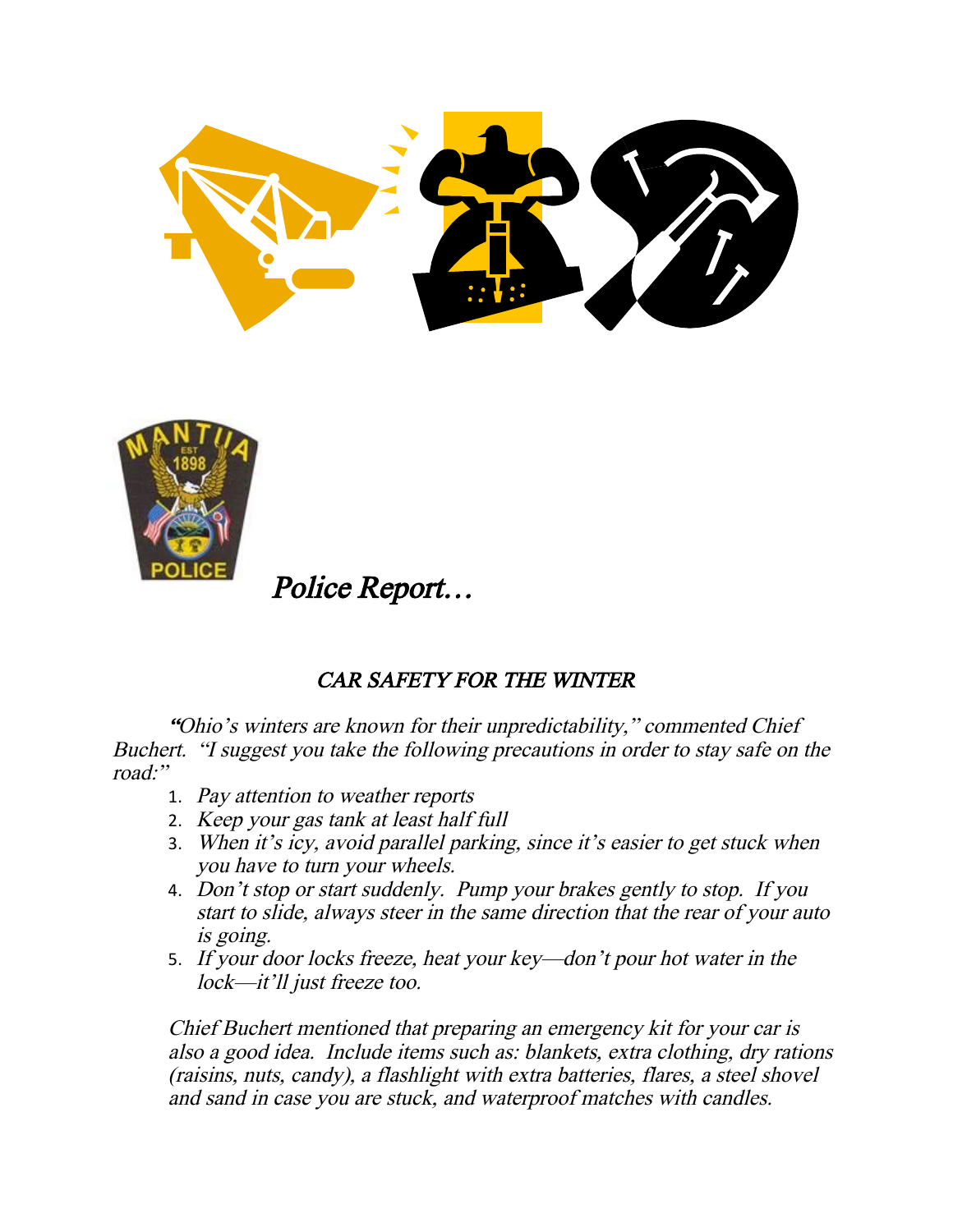The Chief said that the best protection from problems with winter driving is winterizing your car—get a tune up, consider snow tires or chains. Chief Buchert concluded that winter driving does not have to be a hazardous undertaking. A few simple precautions can prevent accidents from happening and keep you prepared just in case they do occur.

# SHOPPING SAFELY FROM HOME

While shopping from home allows you to shop at your own convenience, that convenience does not come without risk. Follow these tips to help you shop safely from your home.

#### Know who you're dealing with

Your best protection when shopping from home is to do business with companies you know to be legitimate. If you're not familiar with the company's reputation, it's important to check up on it.

# • Look for a company's online privacy policy.

Many companies with privacy practices post their privacy policy on their Web site. A company's privacy policy should disclose what information is being collected on the Web site and how that information is being used. Before you provide a company with personal information, check or request its privacy policy.

# • Pay by credit or charge card.

If you pay by credit or charge card online, your transaction will be protected by the Fair Credit Billing Act. Under this law, consumers have the right to dispute charges under certain circumstances and temporarily withhold payment while a creditor is investigating them. In the case unauthorized use of a consumer's credit card, consumers are generally held liable for the first \$50 in charges.

# • Checking shipping and handling fees

Retailers often add a shipping and handling fee to the price of an item, based on where the order is shipped, the cost, or weight of the goods. Online buyers generally can select from several delivery options at various costs. Be sure to find out about the options and costs and the chose the delivery method you prefer or the retailer may decide for you. Also check return and restocking policies before you order. Because items such as software or CDs can be copied, they are sometimes not returnable. Companies also may charge a restocking fee if you return an item.

# Keep records of your purchases.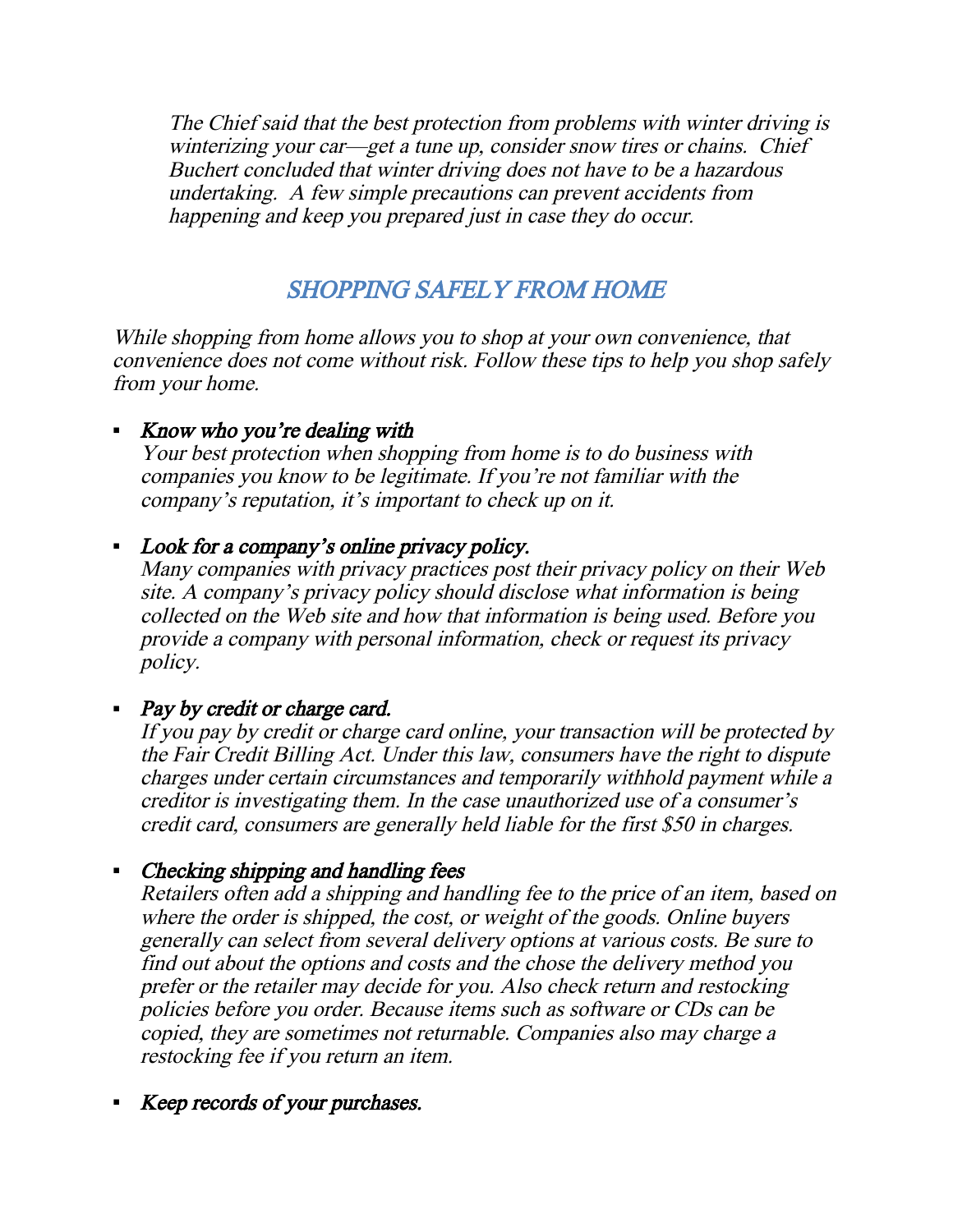When ordering by phone or computer, write down or print out information related to the transaction, including the seller's name, address, and telephone number; the name of the person you spoke with, if applicable; a description of what you ordered; and the seller's delivery date, terms, and return policies.

# Seek help if you run into a problem.

If you can't resolve your problem by working directly with the company, contact the Attorney General's Office at 1-800-282-0515, your Better Business Bureau, or the Federal Trade Commission's toll-free helpline at 1-877-FTC-HELP (382-4357).

These tips are important because while just four years ago, 27 percent of computer users were using the Internet, now 81 percent of the computer users are online. And North Americans represent 43 percent of the online population with the Internet waves spreading rapidly beyond its U.S. origins, according to the Computer Industry Almanac.

It is important for all of us to look not only for our own safety when shopping from home but also for the safety of our elderly and other vulnerable populations because they are often the target of con artists and swindlers.

By arming them with the proper tools and knowledge, we can prevent consumers from losing more money to deceitful sweepstakes solicitors and telemarketers.

"Thank You to Darko Company for their gracious donation of toys. It was greatly appreciated. It was kind of you, Bob Rankin and Sarah Keba to think of us at this time. We will use these toys as part of our partnership with Crestwood Local School District's Giving Tree. Your thoughtfulness will allow us to provide to more children in this community that we could not reach in the past. Again, thank you for your donation and kindness."



 POLICE REPORT… This report covers the months of Aug., Sept., & Oct.

Total Cases……………………............177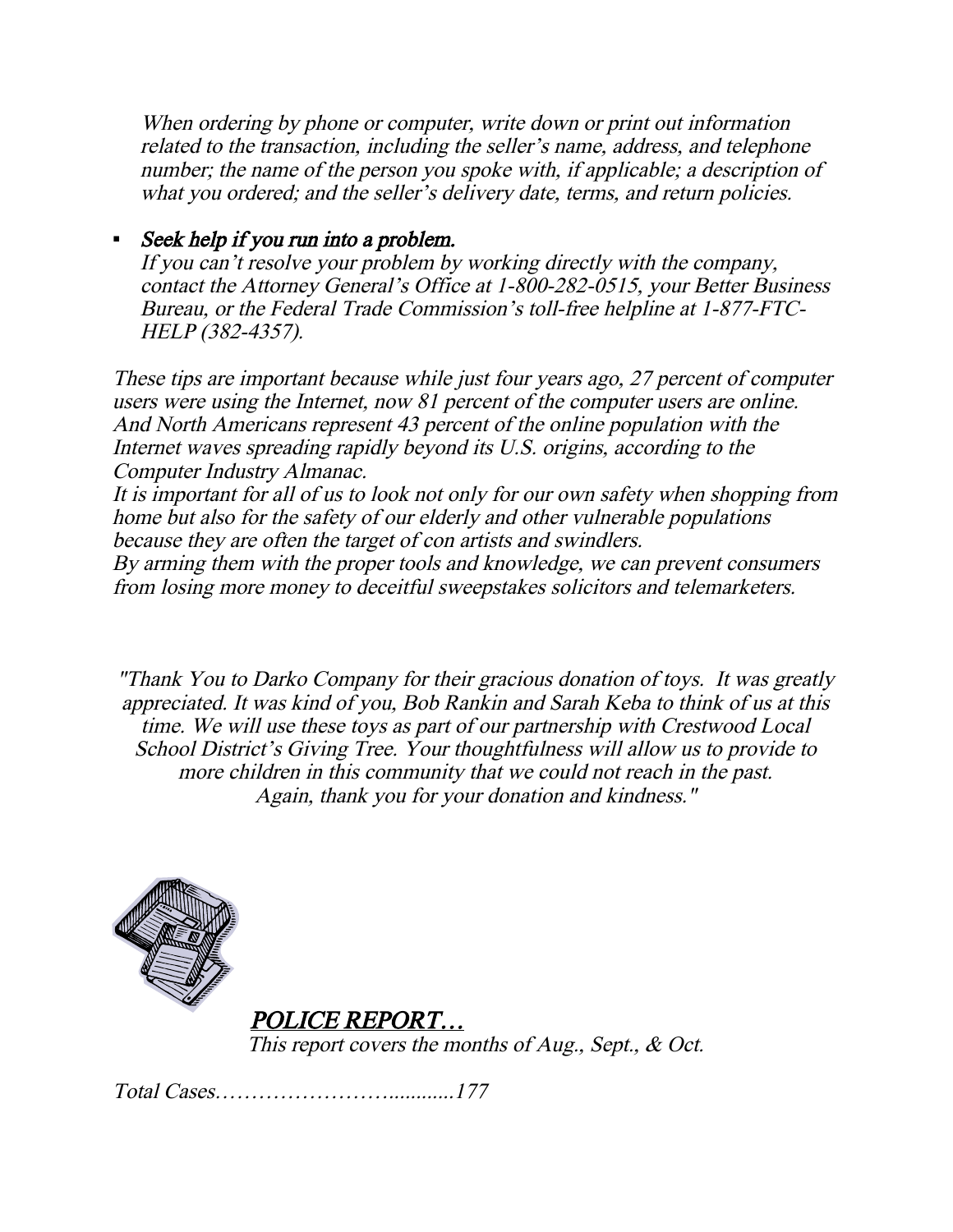| Mantua Dispatch Calls3,367        |  |
|-----------------------------------|--|
| Fire Dispatch Calls222            |  |
| Garrettsville Dispatch Calls1,813 |  |
| Garrettsville Service Calls1,853  |  |
| Garrettsville Traffic Stops361    |  |
| Fire Dept. EMS267                 |  |
| Fire Dept. MVA20                  |  |
|                                   |  |
|                                   |  |
|                                   |  |
| Officer Hours Worked2,395         |  |
| School Resource Officer Hours358  |  |
| Dispatch Hours Worked2,480        |  |
|                                   |  |
|                                   |  |
| Open Doors/Windows22              |  |
| Suspicious Persons/Vehicles75     |  |
|                                   |  |
|                                   |  |
|                                   |  |
|                                   |  |
| Water/Sewer Plant Checks263       |  |
| Reservoir Checks146               |  |
| Lift Station Checks829            |  |

# Chief Harry Buchert

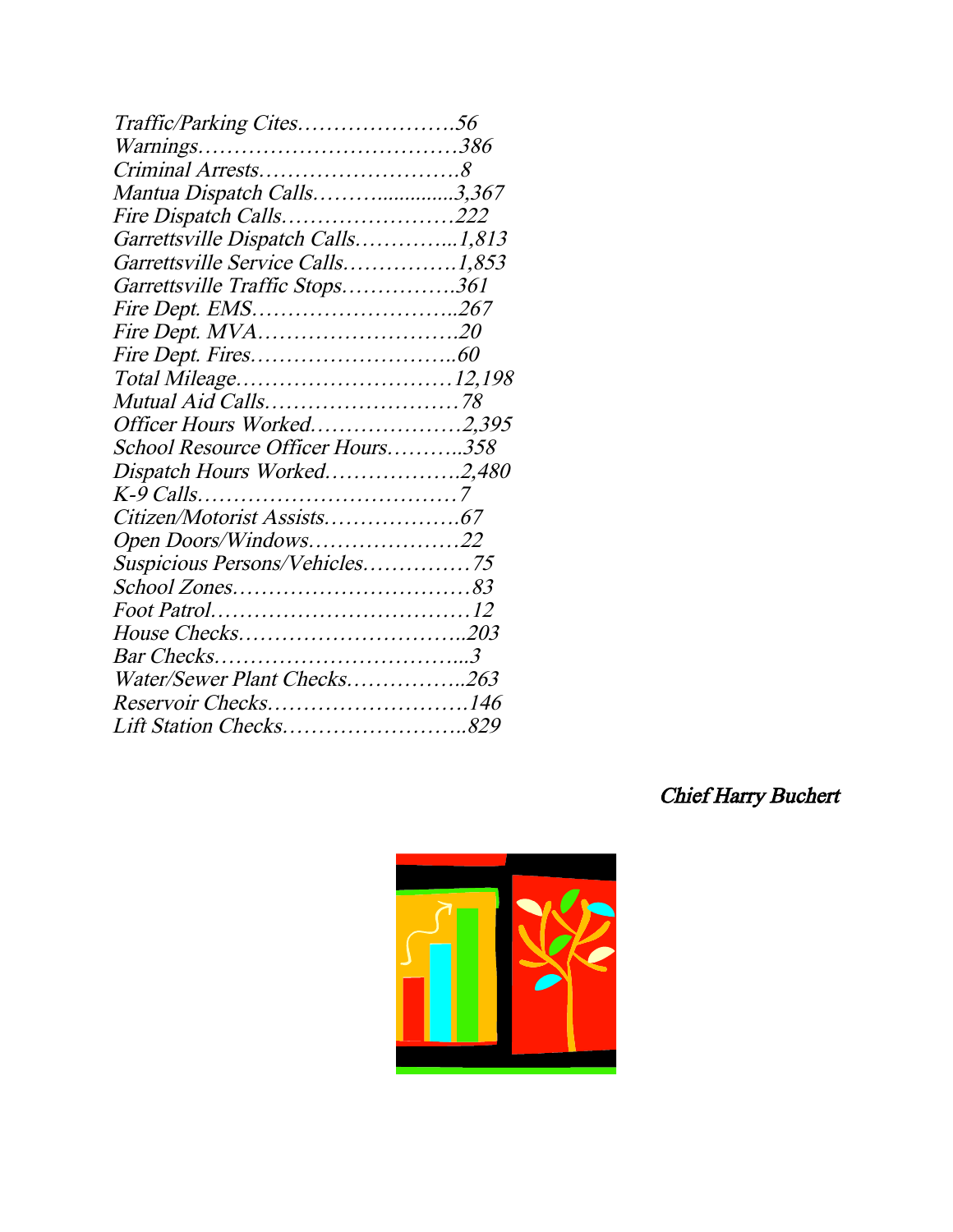

News from DMRC…

#### MANTUA REVITALIZATION CONTINUE ITS WORK TO REVITALIZE MANTUA VILLAGE

Ten years! Downtown Mantua Revitalization was founded ten years ago to support the Village of Mantua. Our mission today remains the same. Downtown Mantua Revitalization Corporation (DMRC) works with the Village of Mantua by engaging the citizens, civic organizations, business community and property owners to develop and implement a plan to engage our community, appreciate our history and enhance our future.

In 2017 several projects were begun and others were completed.

- 1. The Village of Mantua saw the completion of the Headwaters Trail Mill Street Connector. The Village received a grant from Ohio Department of Natural Resources Recreational Trails to build a trail connection between the trail bridge over the Cuyahoga to where the west side of the trail began behind the McDonald's on Main Street. The project was completed in October 2017. Mantua Revitalization contributed the \$21.000 matching funds for the grant.
- 2. Mantua Village is in the process of upgrading our Buchert Park on High Street. Downtown Mantua Revitalization donated the \$5000 to the Village to have C.T. Consultants draw a conceptual design for possible upgrades. The Village Parks Committee is considering how and what they wish to do.
- 3. As part of the process to upgrade Buchert Park, Mantua Revitalization worked with the Village to write an Ohio Department of Natural Resources Nature Works Grant to refurbish part of the walking trail in the South side of the park. The Village received notification that they received the grant. DMRC has pledged to provide the \$12,000 matching funds for the grant.
- 4. We continue to provide small member driven projects to keep the Village Beautiful. DMRC contributes to the purchase of the flowers you see in the hanging baskets. Member Mary Cabot organizes volunteers and raises funds to provide the beautiful flower baskets on the bridge over the Cuyahoga River in the summer. They were turned into evergreens for the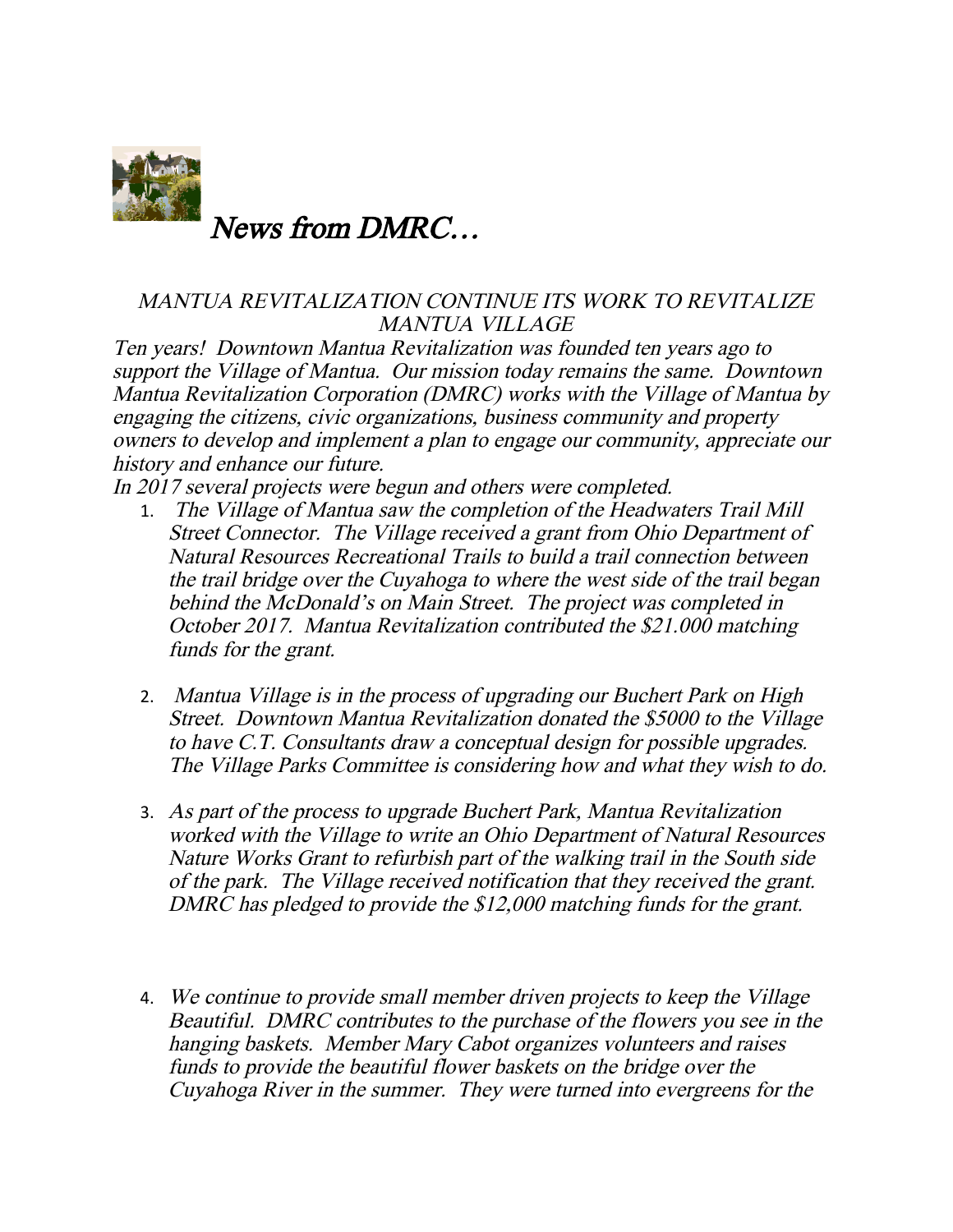holiday season, by the way. DMRC works with Crestwood High School to organize a Fall Spruce-Up day. Over 75 students and many DMRC and other volunteers swept sidewalks, cleaned windows, painted benches, and blew away leaves to make the village sparkle.

- 5. Mantua Revitalization purchased and donated a new bench for the village and will be seeking the contributions of others to add to the number. It sits by Jake's Restaurant.
- 6. As part of our economic initiative, DMRC organized the Mantua Pop-Up Art Gallery located at 10676 Main Street. The shop will remain open during November and December and features art from local and regional artists. All art is for sale and will make wonderful gifts. Stop in and check it out.

In order to be able to meet our pledges for grants and provide funds for designs and flowers and benches, DMRC holds several fund raisers during the year. We thank you for your support. See you in 2018 at our Reverse Raffle on April 7, and at Art on the Hill on July 14. Become our FRIEND by making a donation in January and buy a calendar next November. Watch our website [www.revitalizemantua.org](http://www.revitalizemantua.org/).

Submitted by: DMRC Secretary Susan

Steinberg



Fall & Stebbins Automotive would like to extend a special thank you to the Village of Mantua and surrounding areas that helped them celebrate 50 years of business. Also, we would like to give a very special thank you to the Mantua Potato Festival for giving Dean Stebbins and his crew the honor of Grand Marshall for the parade. He believes in community ties and working with groups that look toward bigger and better things for community growth.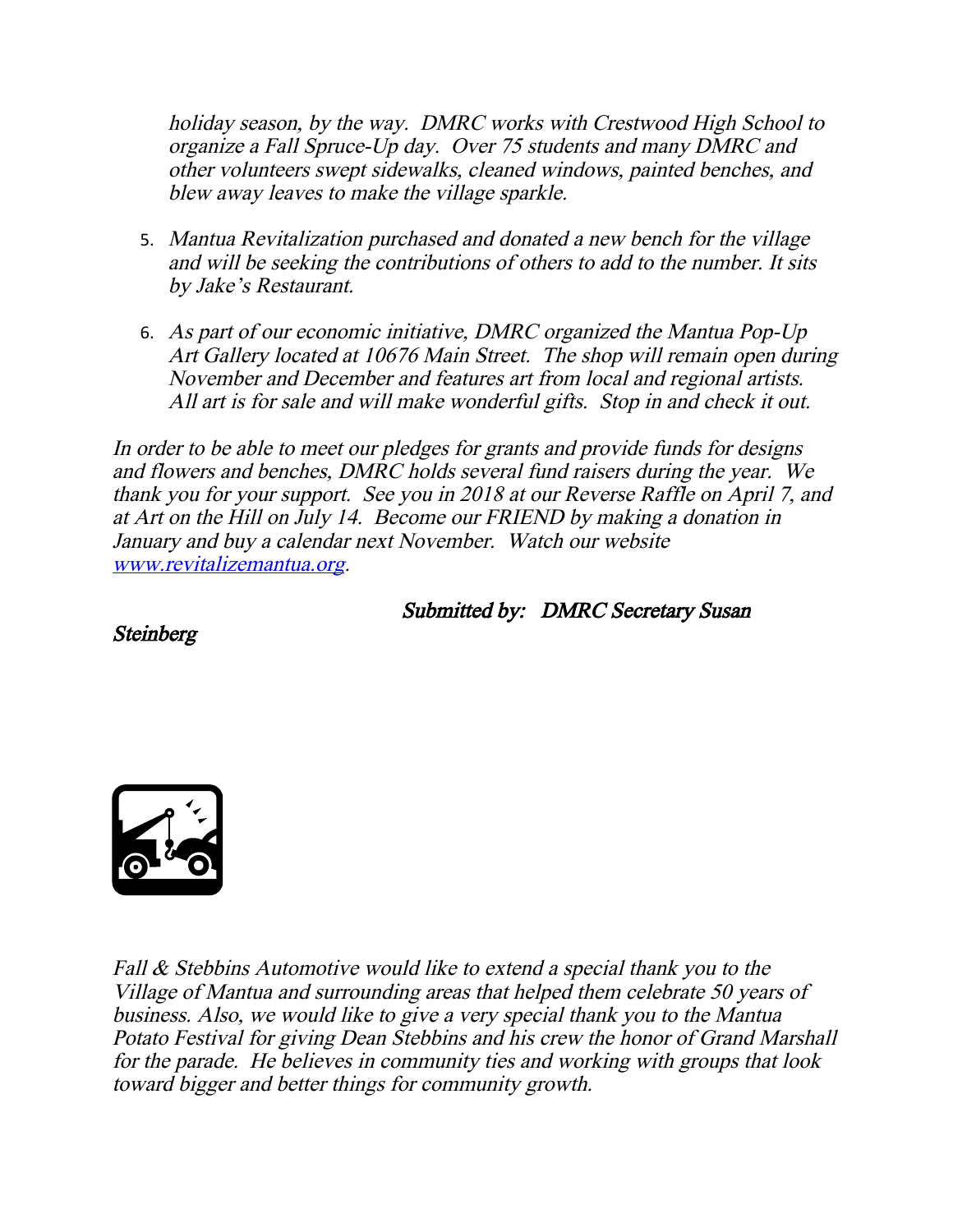Submitted by Joann Vance



Hillside Cemetery

The Board of Trustees, Mayor Clark, Councilman Hura and Village Administrator Bruce Rininger met and discussed changes to cemetery ordinance 2017-47, specifically amending chapters 145 and 955. The changes pertain to the Board of Trustees and the Cemetery Superintendent's responsibilities. The interest on the cemetery trust fund was also defined.

The amendment changes will be sent to Council for their input and approval.

The Board of Trustees wishes everyone a Merry Christmas and a healthy 2018.

Claude Hopkins, Patty Leventry, Cookie Vanek

# The Live Nativity-December 16, 6-8 p.m. at the Mini Park

# Come out and enjoy!!

The Christmas decorations in Mantua are up and look beautiful!